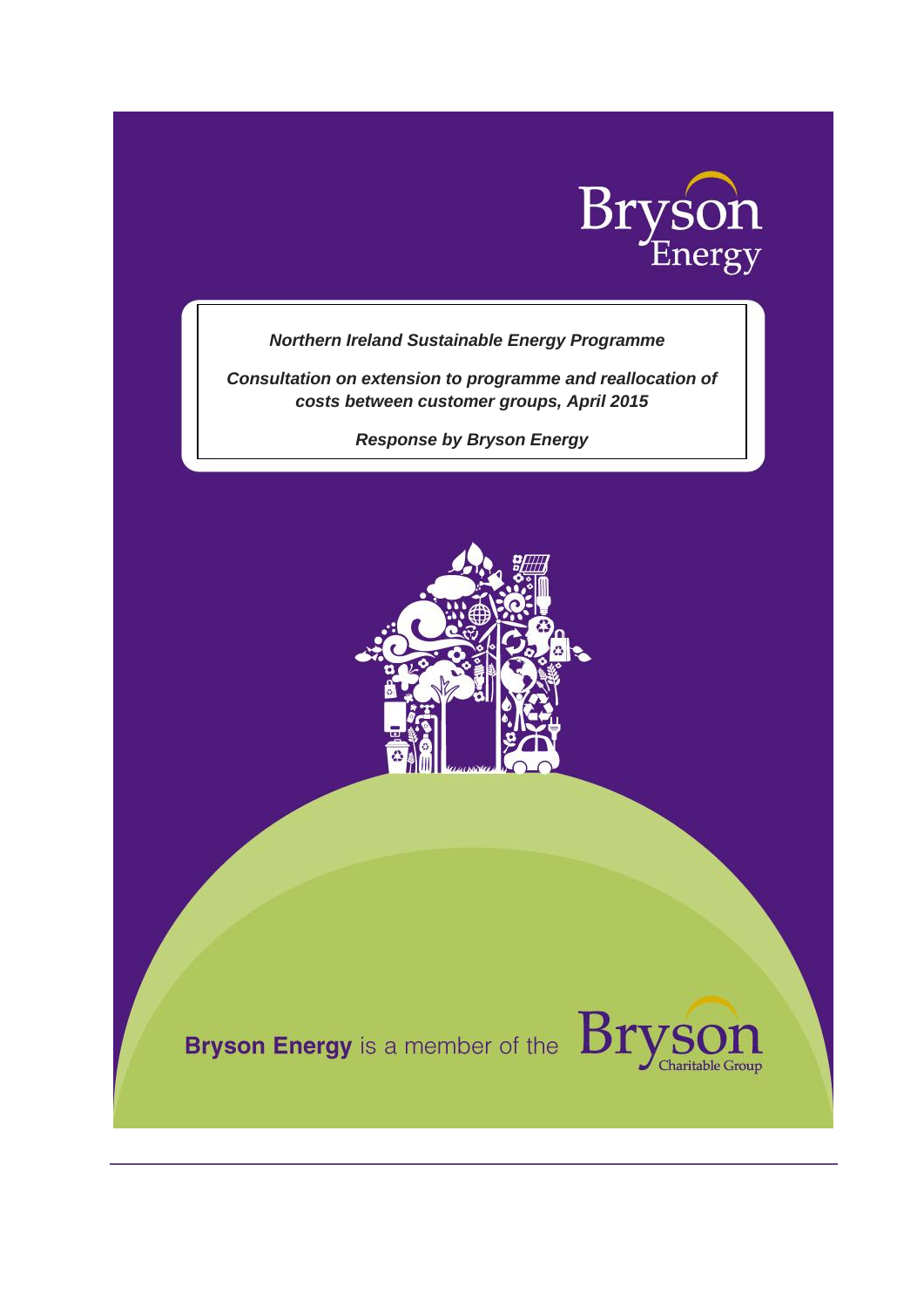Bryson Energy is part of the Bryson Charitable Group and is the regional energy agency for Northern Ireland. It welcomes the opportunity to respond to Northern Ireland Sustainable Energy Programme Consultation on extension to programme and reallocation of costs between customer groups, April 2015.

## **Please find below our views on the questions posed.**

*1. Respondents are asked to provide any evidence that they have in relation to the impacts that the proposals in this paper will have on the groups listed above in relation to Section 75 of the Northern Ireland Act.*

In equality considerations the Utility Regulator has a statutory duty to have due regard to the needs of vulnerable customers. This includes individuals who are disabled or chronically sick, individuals of pensionable age, low incomes and, for electricity only, individuals residing in rural communities.

Bryson Energy believe that costs allocated on the basis of 80% to domestic customers and 20% to non domestic customers will disproportionately impact all fuel poor households and in particular those requiring more intensive heating regimes due to a disability or indeed their age.

## *2. Respondents are asked to provide any further comments on the impact that the proposals in this paper are likely to have in relation to the promotion of equality of opportunity and the promotion of good relations.*

No Comment.

*3. Respondents are asked to comment on the proposal to extend NISEP on the basis that costs associated with the scheme will be allocated on the basis of 80% to domestic customers and 20% to non domestic customers. Respondents are asked where possible to include any evidence that they might have to support their responses.*

The NISEP is an energy efficiency programme funded by all electricity customers with 80% targeted at fuel poor households. In 2012 the Department of Enterprise Trade and Investment announced that the NISEP was to be succeeded by an Energy Efficiency Obligation (EEO). To date delays in an EEO have meant that the NISEP will end before an EEO is in place. Bryson Energy do not agree that the NISEP should end in 2016, depriving Northern Ireland of £7.9M for energy efficiency programmes mainly (80%) targeted at the fuel poor and welcome the proposed extension.

Alternative proposals such as the Household Efficiency and Thermal Improvement Programme (HEaT) have been discussed as offering assistance for fuel poor households but this will need a level of grant assistance if it is to be suitable for low income households.

In addition Warm Homes, the Government's main tool for fuel poverty ended on the 31st March 2015. A new scheme, Affordable Warmth, operated by the Housing Executive and Councils was launched in September 2014 targeting those 33,000 homes in severe fuel poverty and aiming to assist 9,000 homes per annum with energy measures. There is little evidence to date that this target will be achieved and there is still uncertainty for those fuel poor households situated outside the targeted areas and over the £20,000 income threshold.

Bryson Energy believes that a threefold increase in the contribution from domestic customers would have a disproportionately greater impact on the fuel poor. Therefore, we believe that the